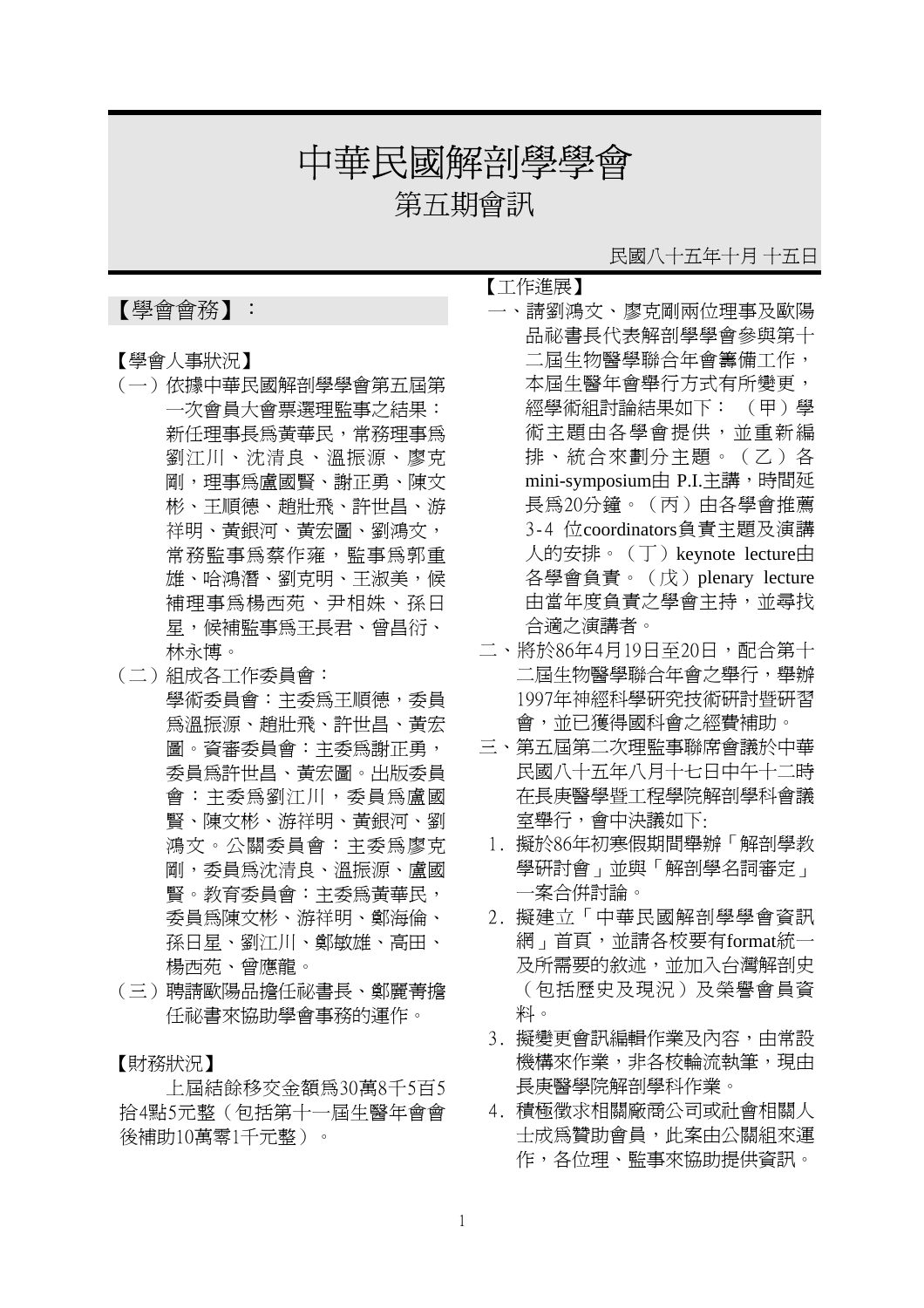5. 永久會址設在台大,相關資料也該存 放在台大解剖學科,並在台大設立永 久會址聯絡人:陳金山先生

## 【台北醫學院】:

#### 臺北醫學院解剖學科簡介:

 民國四十九年台北醫學院創辦伊始, 本學科即已率先籌設成立。至民國五十二 年第一實驗大樓落成遷入之後,即有大體 解剖學實驗室、組織學實驗室、及解剖專 用教室各一大間。另有教師研究室、解剖 準備室、切片製作室、暗室、動物飼養 室、遺體處理室及儲存室等。與當時其他 學科比較,堪稱設備完善。

教學用具與實驗設備,逐年不斷地添 購設置,迄今已擁有各種幻燈片掛圖、教 學影片、人體模型、組織切片、浸製內臟 標本、神經解剖標本、以及各種教學儀器 等,充份配合各課程之所需。較值得一提 的是私立學校經費較緊,學科必須自製部 分教具,如人體全身骨架、關節模型、及 部分組織切片等。至於解剖實習之遺體, 自民國六十二年初冬,本學科參加台北地 區四所醫學院聯合設立「教學用遺體處理 中心」以後,遺體之來源無虞。每年該中 心配送之遺體具數,足供該屆修讀解剖學 之學生實習使用。目前較因擾的是女性遺 體缺乏。

 民國八十二年購置日本 Hitachi 牌穿 透式電子顯微鏡 H-600 型和掃描式電子 顯微鏡 S-2400 型各乙部,以及相關之重 要周邊設備,如:High vacuum evaporator Hus-SGB 型, Critical point dryer HCP-2 型、Reichert ultratrim、Reichert knifemaker、Reichert ultracut E 等,以提 昇教學與研究水準。

 本學科雖隸屬醫學系,但負責全校基 礎醫學中解剖學之教學,另開組織學、神 經解剖學及胚胎學,其中神經解剖學於八 十五學年度併入大體解剖學教學內容中。 師資方面,由創始只陳照能老師一人擔 任,至今,已擁有教授一名、副教授二

名、講師五名、及助教三名,另有技術員 四名。各講師級以上老師之簡介如下:

#### 陳慶源教授 (Ching-Yuan Chen)

- 學歷: Ph.D. in Histology and Embryology, Juntendo University, Japan
- 授課:1.Biological ultrastructure 2.Histology 3.Embryology
- 研究:The preoptic-anterior hypothalamic area, the adenohypophysis and the ovary.

鄭海倫副教授 (Hellen Jeng)

- 學歷: Ph.D. in Anatomy and Biochemistry, Kaohsinung Medical College, R.O.C..
- 授課:1.Gross anatomy 2.Histology 3.Brain structure
- 研究:1.Seminal protein and sperm motility. 2.In vitro fertilization(IVF)
- 吳慶祥副教授 (Ching-Hsiang Wu)
	- 學歷: Ph.D. in Anatomy, National Taiwan University, R.O.C..
	- 授課:1.Gross anatomy 2.Histology

研究: Microglial cells

楊伊凡講師 (I-Fayn Yang)

- 學歷: M.S. in Biology, National Taiwan Normal University, R.O.C..
- 授課: 1.Gross anatomy 2.Histology
- 研究:Fine structure and electrophysiological study

周琇珠講師 (Hsiu-Chu Chou)

- 學歷: M.S. in Anatomy, National Taiwan University, R.O.C..
- 授課:1.Anatomy 2.Histology
- 
- 研究:Parotid gland, taste bud.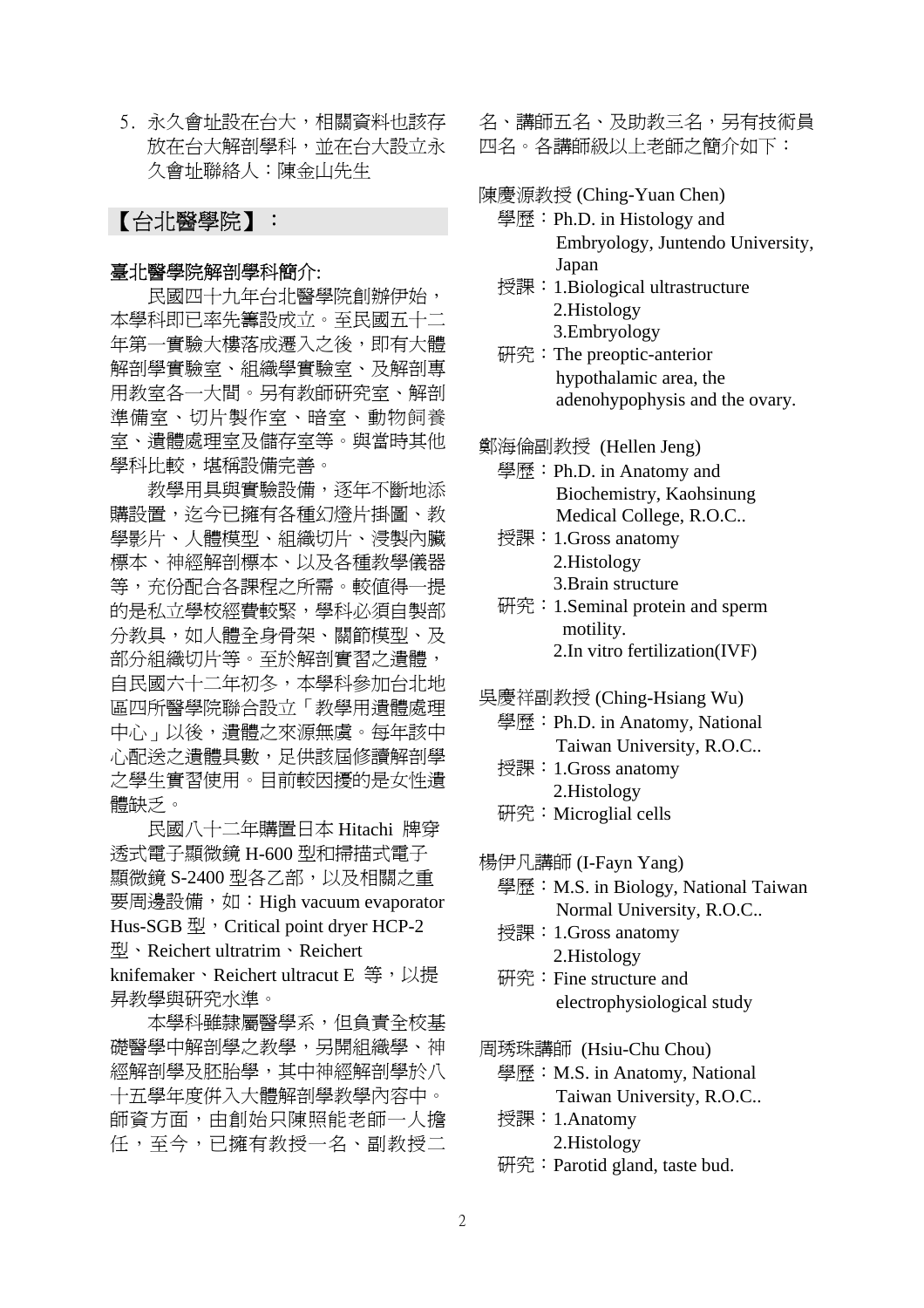柯翠玲講師 (Tsui-Ling Ko)

- 學歷: M.S. in Anatomy, National Yang-Ming Medical College, R.O.C..
- 授課:1.Anatomy
	- 2.Histology
- 研究:1.Cochlear nucleus. 2.Tubuloinfundibular dopaminergic neuron.
- 許政成講師 (Chen-Cheng Hsu)
	- 學歷: M.S. in Anatomy, Taipei Medical College, R.O.C..
	- 授課:1.Anatomy
		- 2.Histology
	- 研究:1.Development of testis and overy. 2.Biofunction of melatonin.
- 白滿惠講師 (Man-Hui Pai)
	- 學歷: M.S. in Anatomy, National Yang-Ming Medical College, R.O.C..
	- 授課:1.Gross anatomy 2.Histology
	- 研究:1.Amphetamine psychosis. 2.Mesolimbic dopaminergic system.

## 【中國醫藥學院】

周明加副教授自85學年度起兼任課務組 主任一職。

## 【陽明大學】

- 1.傅毓秀老師於今年六月畢業於國立臺灣 大學醫學院解剖學研究所博士班,獲得 博士學位。
- 2.周逸鵬老師於今年七月一日至五日前往 香港中文大學參加第六屆亞太電子顯微 鏡大會(Sixth Asia-Pacific Conference on Electron Microscopy)發表論文。
- 3.宋晏仁副教授留職留薪赴美國史丹佛大 學研修一年。
- 4.麥麗敏老師:

(1)匯華出版社出版由麥麗敏老師等著 作之簡明解剖生理學第二版於今年七月 出版。 (2)今年八月永大書局出版由麥 麗敏老師編著之新編生理學。 (3)將於 今年十一月十六至二十二日至華盛頓特 區參加第26屆美國科學會神經年會發表 論文。

- 5. 黃銀河老師今年暑假出國訪友觀光, 也 順道拜訪住在費城郊區的劉占鰲院士夫 婦,受到他們熱情款待,看到他們健康 熱情的神態,心裏非常高興,也想在會 訊上告訴大家分享喜樂,因為他們夫婦 真可算是解剖學界的泰斗。暑假期間本 實驗室也接受韓國慶熙大學李惠真老師 的短期(為期二週)研究結果的影像分 析,內容是有關李老師在美國費城賓大 做的「針刺止痛的去氧葡萄糖研究」之 結果。
- 6.游祥明主任兼所長於今年八月通過校方 論文審查升等為教授。並於今年八月十 八日至二十三日參加1996年國際組織化 學與細胞化學大會,於日本京都舉行, 並在會中發表論文。
- 7.宋晏仁、古宏海老師雙雙獲得指導大學 生參與專題研究計劃八十五年度研究創 作獎。

【台大醫學院】:

- 1. 吳建春及錢宗良兩位講師榮升為副教 授。
- 2. 博士班研究生兼助教陳金山於九月二十 三日喜獲麟兒,陳太太(徐淑媛)現任職 於長庚醫學院解剖學科。

【長庚醫學暨工程學院】:

- 1. 莊宏亨老師榮升為副教授。
- 2. 柳文卿講師於今年九月獲得荷蘭Utrecht University細胞生物學博士學位,其主 要技術專長 為: 冷凍超薄切片(ultrathin cryosectioning)及免疫金反應(Immune gold EM),研究主題為:細胞自噬及內